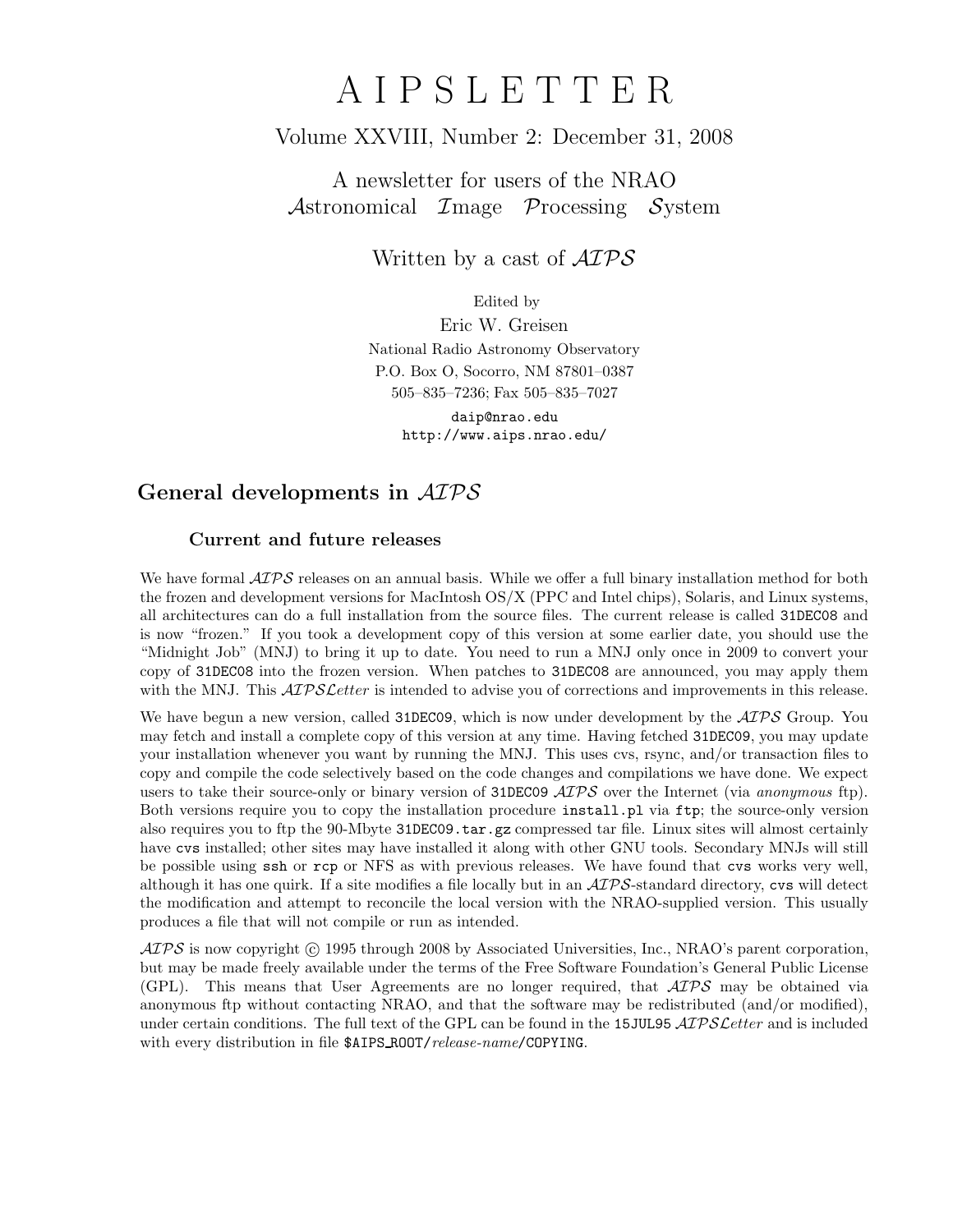#### Installing a new version

If compiling locally, new releases must be installed from the tar ball for that release. If using the binary installation, a full new installation must also be done with rsync. The cvs system requires this. When installing a new AIPS release in a system that already has a previous release, we recommend that install.pl be used and that the previous release be left in place, at least until the installation has been seen to work. If you do this, then you will not have to re-edit the disk, printer, and tape lists and can simply skip all those pages in the install.pl menus. The old \$HOME/.AIPSRC file may be left in place, but it will need to be edited. The lines giving the DOWNLOADED and UNPACKED parameters should be cleared and the CCOMOPT line should be changed to point to the current release rather than the previous one — the -I parameter really should be -I\$INC but it gets its full path name instead. This forces a re-edit with each release. If you have made special versions of UPDCONFIG and do\_daily.host, you should preserve them under new names and restore them after the install. If you have an odd set of  $\mathcal{AIPS}$  versions, the \$AIPS ROOT/AIPSPATH. \*SH files may need to be edited after the install to set the desired versions.

For Linux, Solaris Ultra, and MacIntosh systems, a binary installation could be available from DVD, supported by install.pl. Alternatively, the frozen version may be installed with the binary installation method now present in install.pl. The ftp site for downloading files directly has been eliminated.

## AIPS Distribution

We are now able to log apparent MNJ accesses, downloads of the tar balls and rsync accesses. We count these by unique IP address. Since DSL and some university and other connections may be assigned different IP addresses at different times, this will be a bit of an over-estimate of actual sites. However, a single IP address is often used to provide  $\mathcal{A} \mathcal{I} \mathcal{P} \mathcal{S}$  to a number of computers, so these numbers are at the same time an under-estimate of the number of computers running current versions of AIPS. In 2008, a total of 246 different IP addresses downloaded the frozen form of 31DEC07 and 1058 IP addresses downloaded 31DEC08 in tarball or binary form. Fully 1667 IP addresses accessed the NRAO cvs master. Each of these has at least installed 31DEC08 and 429 appear to have run the MNJ at least occasionally. The total number of unique IP addresses in these three lists was 2107. 303 sites accessed 31DEC07 in binary form, while 986 sites used the binary form of 31DEC08. The attached figure shows the cumulative number of unique sites, cvs access sites, tar-ball/binary download sites and binary access sites known to us as a function of week in 2008. These numbers represent substantial increases over those for 2007.

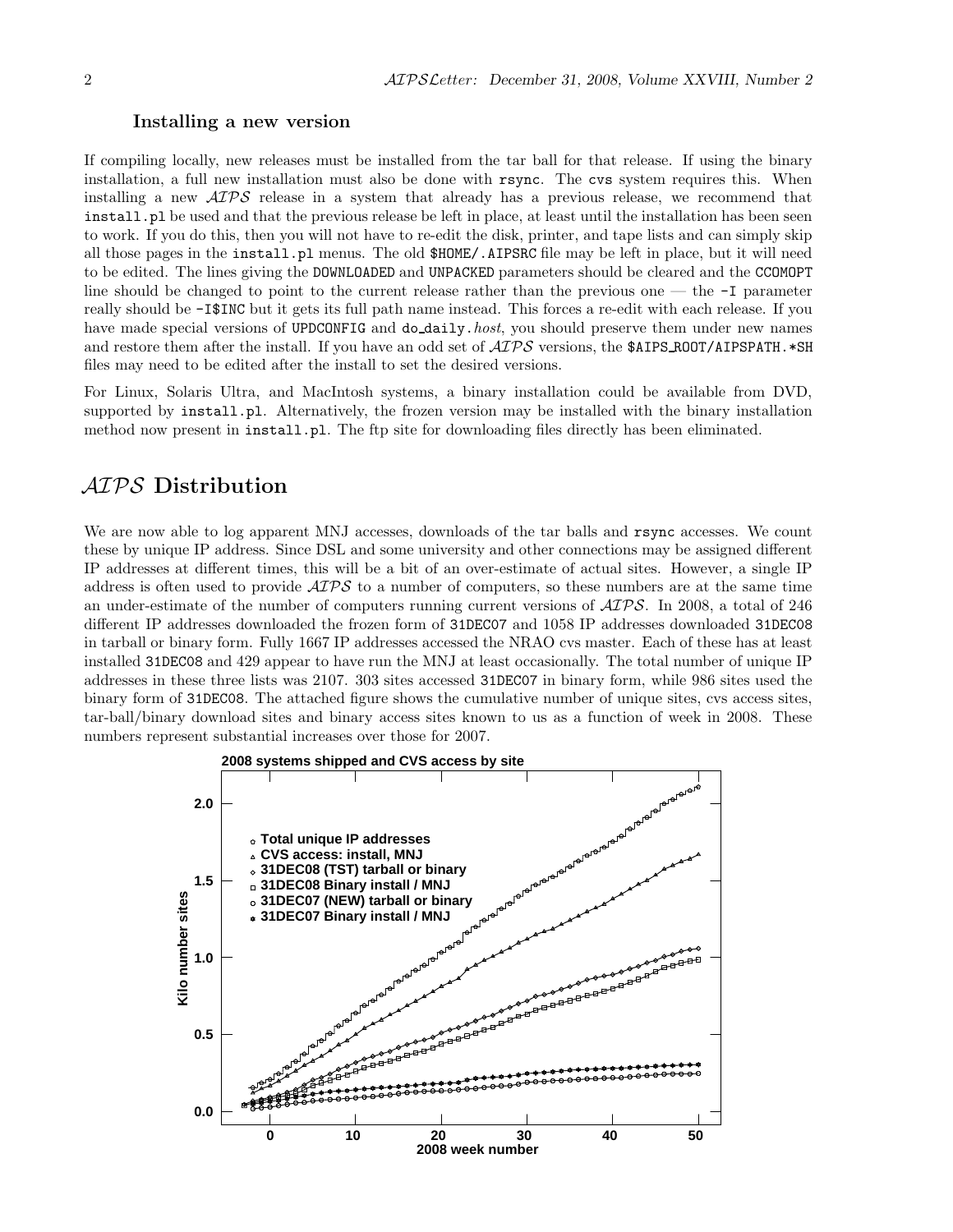Since the registration system, always under-utilized, has now been abandoned, we are left with analysis by IP address. The table below lists the IP addresses for 2008 by the final qualifier for shipments of 31DEC08, 31DEC07, and access to the cvs site. The numbers in the cvs column include those sites that install or run a midnight job for these releases. The comments come from what appears to be a semi-official list of Internet codes. Sorting is on the "unique" column, which counts unique IP addresses over the other three columns:

| Code                       | 31DEC07          | 31DEC08          | cvs site         | unique         | Comments                |
|----------------------------|------------------|------------------|------------------|----------------|-------------------------|
| net                        | 14               | 106              | 492              | 543            | Network                 |
| $_{\rm edu}$               | 33               | 221              | 296              | 368            | <b>US</b> Educational   |
| uk                         | $\,7$            | 64               | 63               | $85\,$         | United Kingdom          |
| $\mathrm{d}\mathrm{e}$     | $\overline{4}$   | 38               | 63               | $75\,$         | Germany                 |
| jp                         | 18               | $55\,$           | $58\,$           | 74             | Japan                   |
| in                         | 22               | 29               | $51\,$           | 64             | India                   |
| com                        | 12               | 31               | $38\,$           | 56             | US Commercial           |
| es                         | $\bf 5$          | 27               | $45\,$           | $\rm 49$       | Spain                   |
| ca                         | $\sqrt{3}$       | $19\,$           | $26\,$           | $35\,$         | Canada                  |
| it                         | $\overline{4}$   | 27               | $32\,$           | $35\,$         | Italy                   |
| au                         | $\sqrt{3}$       | 22               | $19\,$           | $34\,$         | Australia               |
| org                        | $\overline{2}$   | $19\,$           | 27               | $32\,$         | Non-Profit Organization |
| n                          | $\overline{7}$   | 21               | $20\,$           | 31             | Netherlands             |
| za                         | $\overline{7}$   | 11               | 12               | 24             | South Africa            |
| pl                         | $\overline{7}$   | $\,6$            | $18\,$           | 24             | Poland                  |
| ru                         | $\overline{5}$   | 13               | $\overline{7}$   | 18             | Russian Federation      |
| mx                         | $\overline{2}$   | 11               | $\,6$            | 14             | Mexico                  |
| gov                        | $\overline{2}$   | $\overline{7}$   | $8\,$            | 10             | <b>US</b> Government    |
| ar                         | $\overline{4}$   | $\overline{4}$   | $\,6$            | $10\,$         | Argentina               |
| $_{\rm fr}$                | $\mathbf{1}$     | 8                | 3                | 9              | France                  |
| $\mathop{\mathrm{tw}}$     | $\overline{2}$   | $\,6$            | $\overline{7}$   | 8              | Taiwan                  |
| br                         | 3                | $\bf 5$          | $\overline{4}$   | 8              | <b>Brazil</b>           |
| mil                        | $\boldsymbol{0}$ | $\bf 5$          | $\overline{7}$   | 8              | US Military             |
| hu                         | $\overline{4}$   | 3                | $\mathbf{1}$     | $\overline{7}$ | Hungary                 |
| ch                         | $\boldsymbol{0}$ | $\bf 5$          | 3                | $\,6$          | Switzerland             |
| se                         | $\boldsymbol{0}$ | $\overline{4}$   | $\overline{4}$   | $\,6\,$        | Sweden                  |
| ie                         | $\mathbf{1}$     | 3                | $\overline{4}$   | $\overline{5}$ | Ireland                 |
| be                         | $\overline{2}$   | $\overline{2}$   | 3                | $\bf 5$        | Belgium                 |
| pt                         | $\boldsymbol{0}$ | $\overline{2}$   | $\overline{4}$   | $\overline{5}$ | Portugal                |
| $\mathbf{f}$               | $\boldsymbol{0}$ | $\overline{4}$   | $\boldsymbol{3}$ | $\overline{4}$ | Finland                 |
| $\operatorname{at}$        | $\mathbf{1}$     | 3                | $\boldsymbol{3}$ | 3              | Austria                 |
| dk                         | $\boldsymbol{0}$ | $\overline{2}$   | $\mathbf{1}$     | $\overline{2}$ | Denmark                 |
| gr                         | $\boldsymbol{0}$ | $\overline{2}$   | $\mathbf{1}$     | $\overline{2}$ | Greece                  |
| $^{\rm th}$                | $\boldsymbol{0}$ | $\overline{2}$   | $\boldsymbol{0}$ | $\overline{2}$ | Thailand                |
| kr                         | $\boldsymbol{0}$ | $\overline{2}$   | $\mathbf{1}$     | $\overline{2}$ | Korea (South)           |
| $\mathrm{i} \mathbf{l}$    | $\boldsymbol{0}$ | $\mathbf{1}$     | $\mathbf{1}$     | $\mathbf{1}$   | Israel                  |
| уu                         | $\boldsymbol{0}$ | $\,1$            | $\boldsymbol{0}$ | $\,1$          | Yugoslavia              |
| my                         | $\boldsymbol{0}$ | $\,1\,$          | $\boldsymbol{0}$ | $\mathbf 1$    | Malaysia                |
| bo                         | $\boldsymbol{0}$ | $\mathbf{1}$     | $\boldsymbol{0}$ | $\mathbf{1}$   | <b>Bolivia</b>          |
| lt                         | $\boldsymbol{0}$ | $\mathbf{1}$     | $\overline{0}$   | $\mathbf{1}$   | Lithuania               |
| eg                         | $\boldsymbol{0}$ | $\mathbf{1}$     | $\overline{0}$   | $\mathbf{1}$   | Egypt                   |
| $\mathop{\rm cx}\nolimits$ | $\overline{0}$   | $\mathbf{1}$     | $\overline{0}$   | $\mathbf{1}$   | Christmas Island        |
| $\mathop{\mathrm{no}}$     | $\theta$         | $\mathbf{1}$     | $\overline{0}$   | $\,1$          | Norway                  |
| ua                         | $\theta$         | $\mathbf{1}$     | $\overline{0}$   | $\mathbf{1}$   | Ukraine                 |
| $\mathop{\rm cl}\nolimits$ | $\overline{0}$   | $\boldsymbol{0}$ | $\mathbf{1}$     | $\mathbf{1}$   | Chile                   |
| None                       | $\overline{2}$   | 8                | 6                | $12\,$         |                         |
| Unknown                    | 69               | $252\,$          | 323              | 422            |                         |
| Total                      | $246\,$          | 1058             | 1667             | $2107\,$       |                         |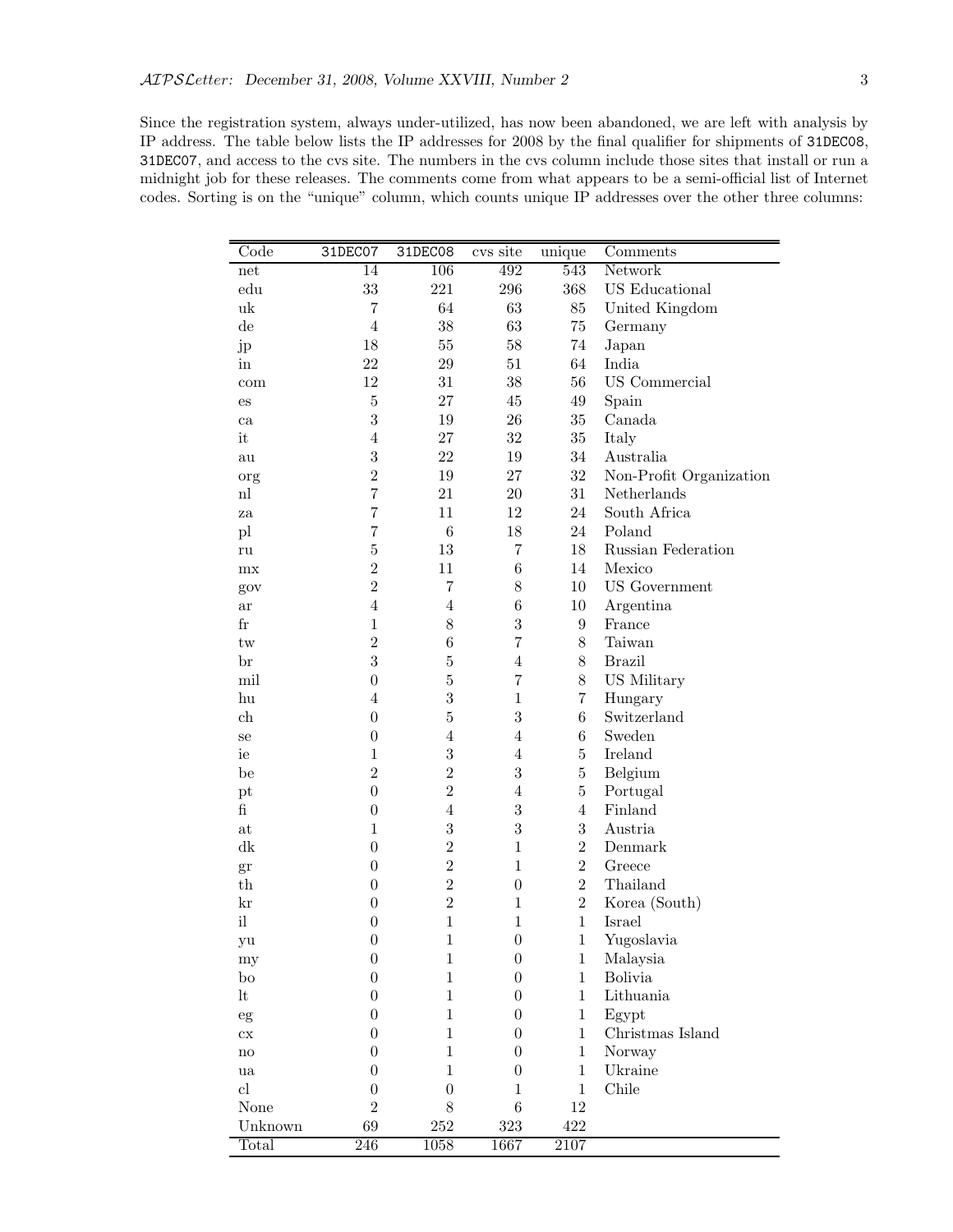## Preview of coming attractions

The 31DEC09 release already contains a few minor changes that we decided were a bit risky or not needed in 31DEC08. TIMDEST has been disabled and RENUMBER can now renumber files to slot numbers higher than any present in the current catalog. TAB characters should be removed on input more fully. The position of the North Pole will be expressed in arc seconds, not meters, a decision enforced by the fundamental routine ANTINI. UVFIX will handle both units properly in 31DEC08.

## Improvements of interest to users in 31DEC08

We expect to continue publishing the  $\mathcal{A}TPS\mathcal{L}$  etter every six months along with the annual releases. Compared to the first half of this year, there have been only modest changes made to  $\mathcal{AIPS}$  in the second half of the year. New verbs include ASIN, ACOS, and SIZEFILE, the last to assist in controlling the "arrayprocessor" size with SETMAXAP. The last of the basic amplitude calibrator models, 3C147 at C and X bands, have been added to the system. IMAGR was changed to reduce disk I/O where possible, imaging more than one facet for each read through the data. This is a continuation of the major changes in model computation made earlier this year, also in an effort to reduce disk I/O which has become a major bottleneck. During the first half of 2008, the  $\mathcal{AIPS}$  TV was enhanced to support more image planes and a wider dynamic range, use of VLA on-line flag information was enhanced, and procedures to handle the temporary aliasing problem on EVLA-EVLA baselines were introduced.

31DEC08 contains major changes to the display software. Older versions may use the 31DEC08 display (XAS), but 31DEC08 code may not use older versions of XAS. 31DEC04 through 31DEC09 use a new numbering scheme for magnetic tape logical unit numbers that is incompatible with previous versions. Thus all tape tasks and the server TPMON must be from a recent release. Other than these issues, 31DEC08 is compatible in all major ways with the with the 15OCT98 and later releases. There are significant incompatibilities with older versions. Note that the only version which we patch for major errors is 31DEC08; even 31DEC07 is no longer changed.

#### UV data input/output

#### FILLM

FILLM, the task that translates VLA on-line data into  $\mathcal{AIPS}$ , was changed quite a bit during the first half of 2008; see the June 30  $ATPSLetter$  and the patches list elsewhere in this  $ATPSLetter$ . FILLM has confused which IF goes with which in applying on-line flags for modes 2BC, 2CD, 4, PA, and PB. This led to some data being flagged that should not have been and other data being left unflagged erroneously. FILLM treated DOUVCOMP = 0 as true, which is very non-standard for  $\widehat{ATPS}$  logical adverbs; it was changed to be false. A revised on-line format has made the actual receiver ID available to FILLM. This has allowed bands to be defined better, but caused an error in the period September 12 to October 20. During that time, a change of band could cause the last CL table entry for the previous band to have opacity and gain corrections appropriate to the new band. The flagging of data for shadowing has been implemented incorrectly in the on-line system in the post-ModComp (after June 27, 2007) era. The subroutine that computes flagging in FILLM was corrected for a nasty typo and then made the default for shadowing for data from the post-ModComp era. Note that the nasty typo only affected computation of shadowing using a limit other than 25.0 meters, but that the on-line bug affected all recent data. Shadowing is of course only important in the D configuration. FILLM was also changed to determine the configuration for itself, for purposes of writing it in the history file.

#### FITLD and FITS-IDI

A couple of bugs in the transfer of clock and atmosphere corrections and the geometric delay polynomial from the MC and IM tables to the CL table were found. The first arose when there was more than one uv table in a correlator file, a circumstance which seems moderately common. In that case, the update of the CL table was attempted only for the range of times of the last uv table of the file. The other arose when IM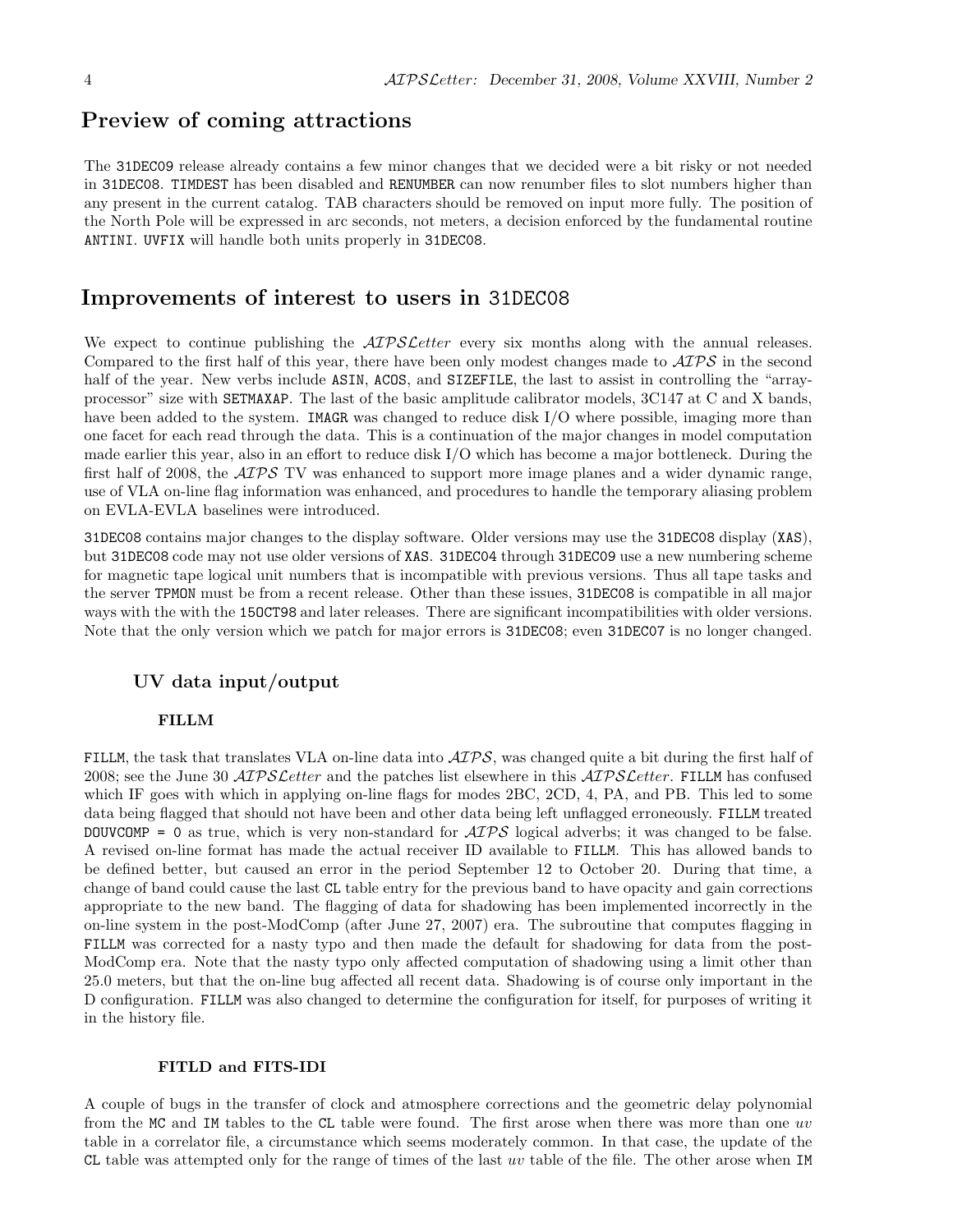and MC tables are the same size from correlator file to correlator file. In that case, the hash tables were not re-initialized and so the desired data of the later files was not found. Both of these bugs were corrected July 28 in 31DEC08 only. These parameters are not widely used in  $\mathcal{AIPS}$ , but they are updated by DELZN and are quite relevant to data sets taken from  $\mathcal{AIPS}$  to astrometric packages. If the first CL table from FITLD has to be replaced by INDXR due to subarray or data ordering conditions, then these bugs are fully corrected.

The FITS-IDI convention layered upon the FITS Format has been widely used for data from VLBI correlators including the VLBA. This convention has been reviewed recently for consideration as an internationally accepted convention. During that review a number of errors and omissions in previous documentation were uncovered and corrected. We wish to encourage all interested parties to review this document and to send any suggestions and corrections to egreisen@nrao.edu. The document may be found at http://www.aoc.nrao.edu/∼egreisen/AM113.pdf. FITLD has received several revisions to support these corrections. The new CORRELAT keyword is now used a bit more extensively.

#### Calibration and editing

- VBGLU was corrected for an error in which data that were not in strict TB order could have a wrong baseline's data written into the output. The error was present starting in August 2006 and all uses of VBGLU since then should be re-done. Errors affecting the gluing of AT and CQ tables were also corrected.
- 3C147 models at C and X bands have been added to the system. These are available to all releases if one runs a MNJ.
- 3C48 model at X band has caused high rates of closure error on long baselines. A single data set dominated that model and seems to be the mysterious source of the difficulties. A revised model was released.
- UVFLG was changed to make opcode 'UFLG' more restrictive but with "I don't care about this one" values allowed for almost all adverbs. The opcode 'REAS' was reinstated to allow un-flagging based on REASON alone. A new opcode 'WILD' was added to un-flag on REASON with wild-card characters allowed in the adverb.
- **Modeling** with images works well if the images are suitable, *i.e.*, not convolved Clean images. The code was corrected to handle off-set sub-images correctly.
- **Clean** component files may be found with uv data sets as well as images. The modeling software as well as PRTCC and VPLOT were corrected for image-centric assumptions.
- UVCOP was changed to allow flagging of TY and/or SN tables when a flag table is being applied to the uv data.
- Nasmyth antenna mounts require some changes to code, primarily in parallactic angle computation. Richard Dodson has provided us with those corrections.
- CALIB was corrected to avoid time inaccuracies which caused it to try to read past the end of index tables. The averaging was changed to avoid unfortunate alignments between fixed intervals and the actual data. The setting of the scaling factor in models was corrected to use only facet one and to apply the desired radius to each of the standard amplitude calibration sources.
- **BPASS** now includes the option of an amplitude-only BP function.
- FXALIAS and FIXAL were enhanced to allow more control over what is and isn't averaged in solving for and correcting the aliasing of EVLA-EVLA baselines in the old correlator. Defaults were changed to average over very little.
- UV2MS was changed to allow full calibration adverbs to be applied to the input data set.
- EDITR and EDITA were upgraded to apply a pre-existing FC table to the data prior to the first display, to keep track of source number when only one source is being edited, and to handle AREA flagging more proficiently.
- **PHSRF** was given the full set of calibration and data selection adverbs. This task, which re-references spectral-line data sets, was corrected to work properly for data with more than one IF or polarization.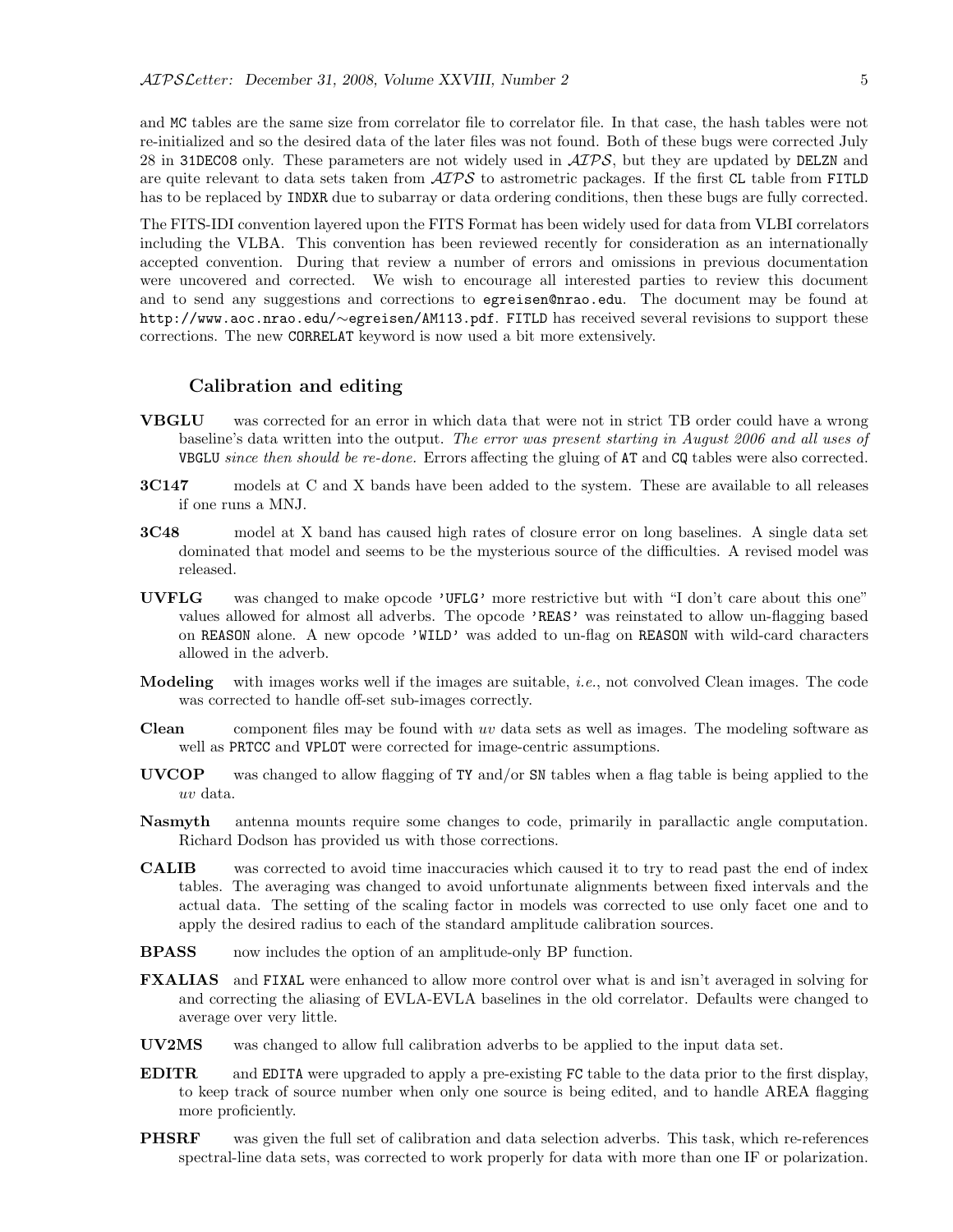#### Imaging and analysis

- IMAGR was changed to grid multiple facet images and beams with one read through the uv work file when making the initial images and to re-image several facets with one read when looking for the next strongest in OVERLAP=2 mode. It will now allow a specification in BOXFILE of no Clean boxes for a facet. The option to delete "weak, isolated" Clean components is run when requested as the Cleaning is about to end, but Clean now tries to continue for a while afterward in case the deletion makes a difference in the ending criteria.
- SIZEFILE is a new verb to return the size of a file in Mbytes. This information may be of use when running SETMAXAP to control the upper limit to the "array processor" memory size used by  $\mathcal{AIPS}$ tasks.
- CCRES was changed to control scaling of the residual image, with the default being to correct to the new beam area. It now uses a careful counting of beam area for smallish beams and supports new opcodes 'ADDP' and 'S+AP' to put the components back as 1-pixel points.
- **SETFC** was made to reduce the allowed phase error when the zenith angle is large or the average  $|w|$ is comparable to  $w_{\text{max}}$ . The default phase error was also reduced — all because it was noted that for southerly fields it was encouraging users to use facets that were way too large. It may now err on the side of smallish facets.
- FIXBX now discards all boxes in the input BOXFILE even if the new INFILE has no boxes for the particular facet. The output gets a default inscribed circle if no boxes whatever are found for a facet.
- COMB was given the adverb DOHIST to suppress some or all copying of the input history files to the output file.
- UVMOD was given the full set of calibration and data selection adverbs.
- **SHIFT** is now always done as arc seconds from the reference position. FRPLT, UVLSF and UVLIN were corrected to do this and to use correct frequencies in the phase shifting. A variety of help files were improved to be more explicit about shifting and to be correct in the usage.

#### Plotting

- UVPLT was corrected to plot log base 10 amplitudes when plotting log and to allow limits on  $w$  when plotting the visibility sampling  $(u \text{ and } v \text{ as the two axes}).$
- POSSM was fixed to handle SOLINT intervals with no data gracefully and to plot log of amplitude under CODETYPEs 'LA&P' and 'LAMP'.
- DFTPL was corrected to do phase shifting properly (it was rather seriously wrong) and to fetch the data of the requested channel (it was using only channel 1 data previously).

### Miscellaneous

- ASIN and ACOS are new verbs that return the arc sine and arc cosine in degrees.
- New adverb names have appeared in many tasks to alleviate the overuse of INFILE and OUTFILE. These include DATAIN and DATAOUT for FITS readers and writers plus FILLM. INTEXT and OUTTEXT appear in tasks that write miscellaneous information such as IMEAN and POSSM. CALIN is used to provide input calibration data to APCAL, ANCAL, and FILLM. FITOUT is used for output from fitting tasks such as SAD.
- Header keywords are now copied in whole or in part from the input files to the output files. Many tasks ignored these previously.
- CookBook files were updated for the new adverb names, UVFLG unflagging options, UVCOP flagging options, new capabilities of XAS, etc.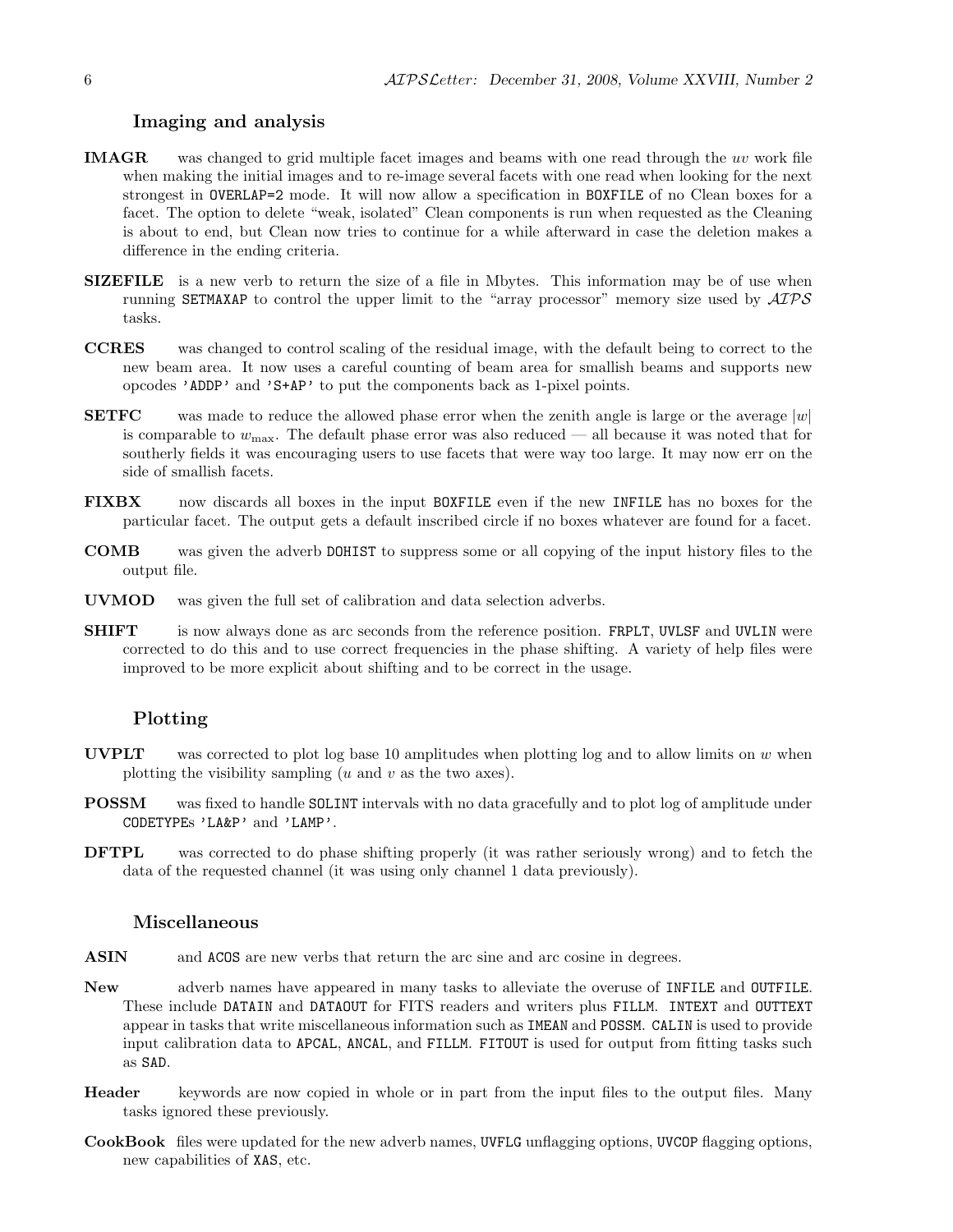Sorting of tables was given a new method to use when the rows are rather long. It sorts in RAM the keys with an input record number and then does a gather read while writing the output table.

## Patch Distribution for 31DEC07

As before, important bug fixes and selected improvements in 31DEC07 and 31DEC08 can be downloaded via the Web beginning at:

#### http://www.aoc.nrao.edu/aips/patch.html

Alternatively one can use *anonymous* ftp to the NRAO server ftp.aoc.nrao.edu. Documentation about patches to a release is placed on this site at pub/software/aips/release-name and the code is placed in suitable sub-directories below this. As bugs in 31DEC09 are found, they are simply corrected since 31DEC09 remains under development. Corrections and additions are made with a midnight job rather than with manual patches.

The patch system has changed because we now have binary installations. We now actually patch the master copy of the frozen version. This means that a MNJ run on 31DEC07 after the patches listed below will fetch the corrected code and/or binaries rather than failing. Similarly, patches announced for 31DEC08 during the next year will be available via MNJ as well as ftp. Installations of 31DEC07 and 31DEC08 after the patch date will contain the corrected code.

The 31DEC07 release is no longer available for installation and will no longer receive patches even for egregious errors. It had a number of important patches during 2008. They are

- 1. REBYTE did not handle tables with long rows (IM and possibly BP) correctly 2008-01-09
- 2. FITLD did not translate WX (weather) tables correctly 2008-01-18
- 3. DFT model division did not set weights correctly 2008-03-05
- 4. FILLM did not scale and weight cross-hand data for some baselines correctly 2008-03-05
- 5. VISDFT did not do multi-scale model division and subtraction correctly 2008-04-29
- 6. FILLM did not set the CORRCOEF keyword correctly for recent data 2008-06-19
- 7. FILLM did not apply on-line flags correctly in modes 4, PA, PB, 2BC, and 2BD 2008-07-08
- 8. GO verb limited the usage of GPOS and FPOS to less than some tasks require 2008-08-13
- 9. FACSET used the wrong source radius primarily for 3C286, getting the wrong CC flux and model scaling parameter 2008-09-10
- 10. The Mac OS/X version "leopard" requires changes to XAS and procedures START AIPS and START TVSERVERS 2008-09-26
- 11. FILLM did not compute the shadowing test properly 2008-11-18

Patches for versions older than 31DEC07 remain available from the web site, but only for hand insatllation with local compilation. The binary download site and our working systems contain only 31DEC07 and more recent releases. We are unable to offer significant support for older releases.